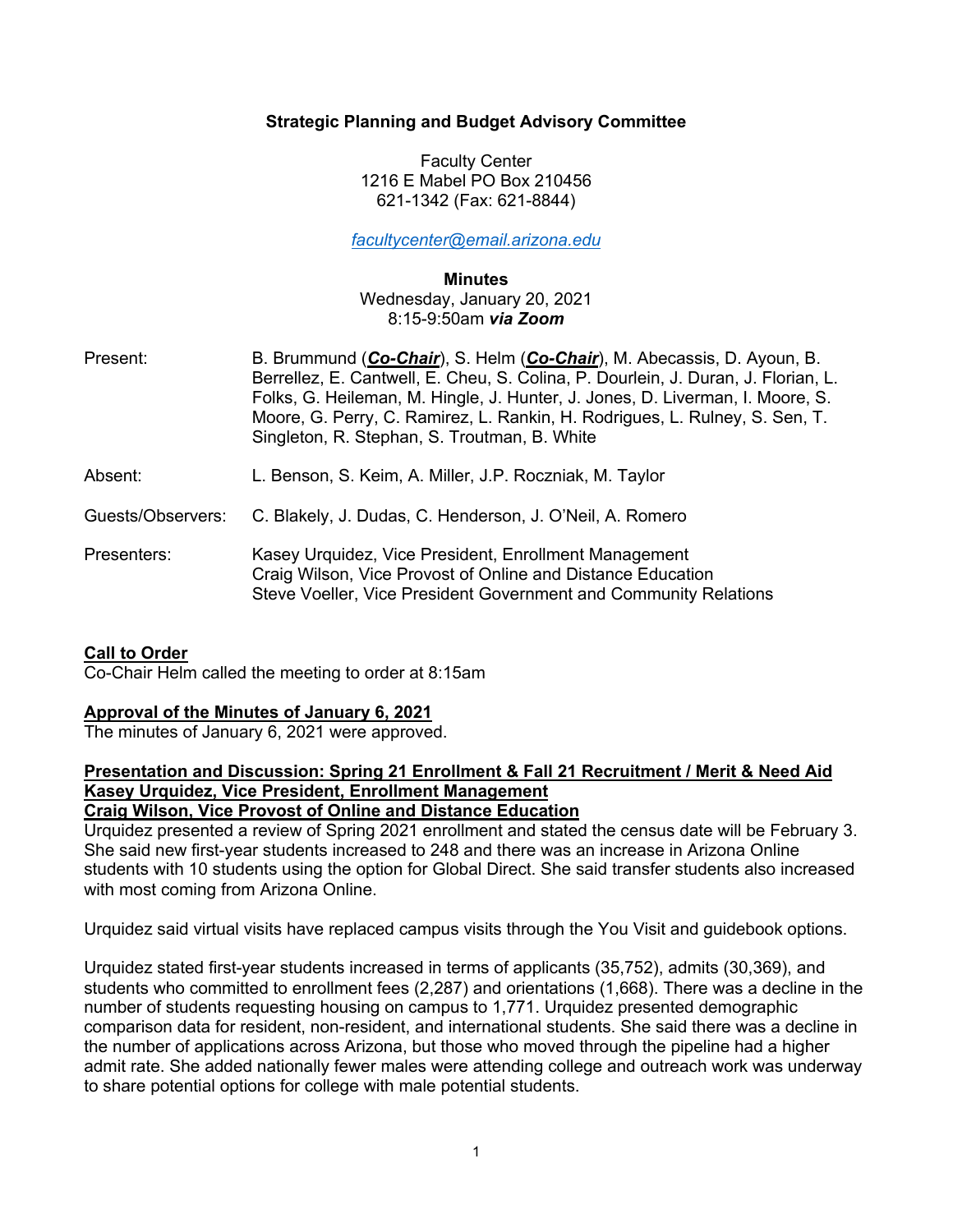Urquidez said the University was now test-blind for merit awards and she had worked with UAIR to review information from students that was used to determine merit awards. She added a focus of this work was to maximize GPA while increasing NTR and lowering the discount rate. Urquidez concluded by stating an Admissions, Merit Aid & Outcomes Advisory Committee had formed and would provide a report in February on future recommendations.

Wilson presented regarding Online and Distance Education enrollment and said there were over 800 new students incoming for the spring semester. He said there were no negative impacts from the creation of UAGC. Wilson stated UA Online was ranked #7 for online programs and was ranked #5 for veterans. Wilson added the approach to bringing programs online was changing and marketing analysis would be done first. He added a faculty advisory council had been formed and members of the council were asked to serve on working groups.

Members discussed with Wilson possible confusion from students regarding enrollment in programs now offered by UAGC. Wilson said UA Online and UAGC serve dissimilar audiences and have separate admissions standards but acknowledged a need to make UA Online different.

### **Presentation: 21 Legislative Session**

### **Steve Voeller, Vice President Government and Community Relations**

Voeller informed the committee the legislative session started 1 week ago, and the Governor's budget proposal was introduced. The investment in higher education was \$35m in ongoing/recurring funds. He added the Board of Regents assist with the budget proposal and health sciences, mining, defense, and engineering were considered new economy priorities.

Voeller shared information regarding TRIF funding and stated Prop 301 would expire at the end of June 2021. He added this meant the Legislature may be able to adjust, amend, or cut TRIF funding and was working with the other Arizona universities to extend protection of this funding.

Voeller concluded with information on the renegotiations of gaming compacts and the possible expansion to include gambling on sports. He added UA Athletics was working with the other universities to discuss what requirements would be in place.

#### **Non-COVID-19 Senior Leadership Updates and Updates on Re-entry**

#### **Liesl Folks, Senior Vice President for Academic Affairs and Provost**

Folks updated the committee on the newly formed undergraduate and graduate councils. She added that, as part of academic approvals, there was engagement with Faculty Senate to strengthen the academic approvals process and the role of shared governance. She also updated the committee on approvals for general education courses and stated the administrative review of general education courses had not been in place.

#### **Lisa Rulney, Senior Vice President and Chief Financial Officer, Business Affairs**

Rulney stated \$48m of higher education emergency relief funds could be utilized by UA, of which \$15.5m are required to be used on student aid. She added the new Health Sciences Innovation Building received 3 awards.

#### **Betsy Cantwell, Senior Vice President, Research and Innovation**

Cantwell stated UA research expenditures were down roughly 10% due to COVID while awards increased. She added a consequence of this could be a division that increases over time